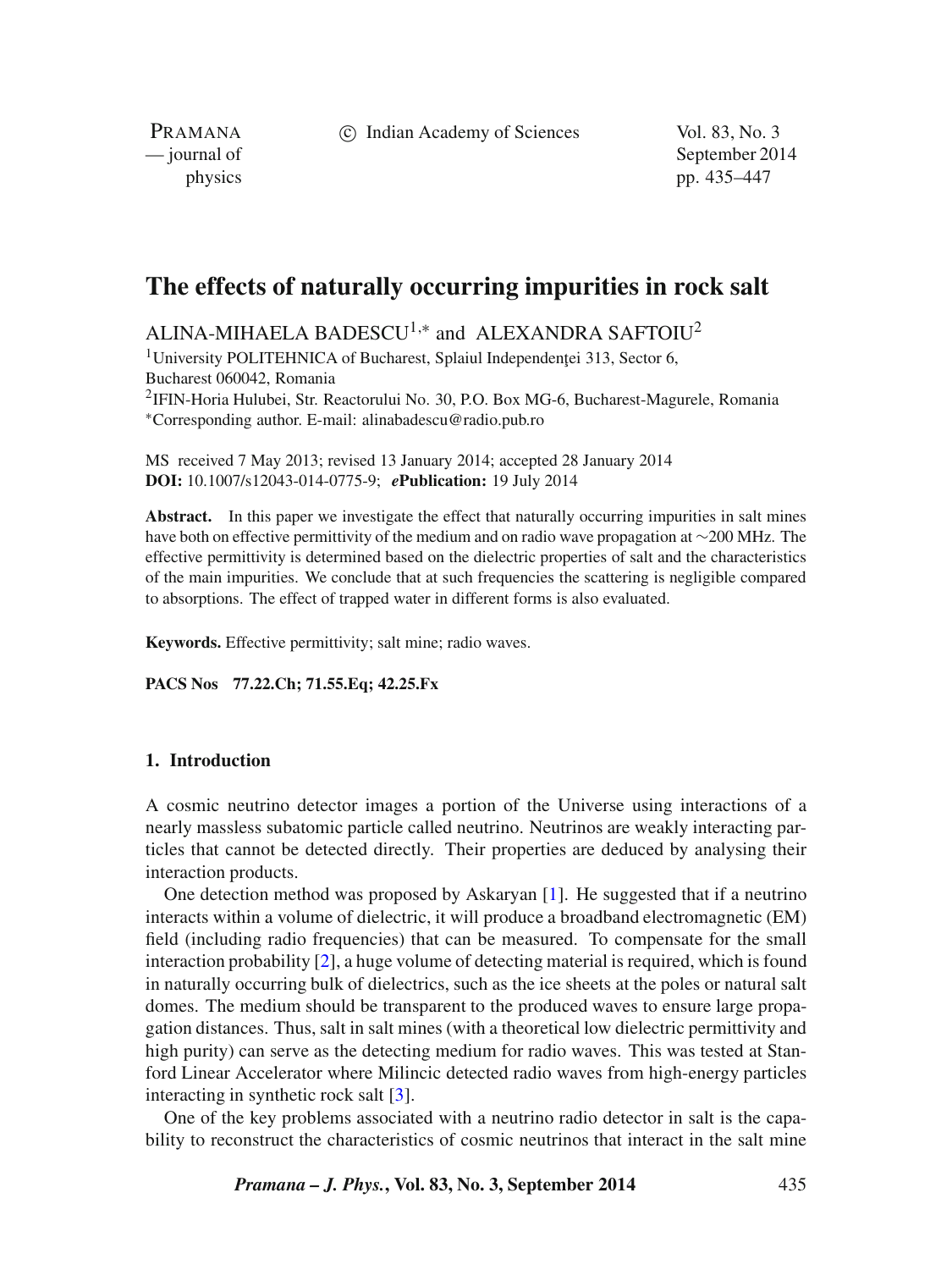by measuring the radio radiation. The radio waves produced at the interaction point by Askaryan effect [\[1\]](#page-11-0) travel through salt, and so the propagation medium has a huge impact on measurements and results. Most of the medium's properties can be described using the relative permittivity.

We decided to select an operating frequency of about 200 MHz. Although the Cherenkov generated field has the maximum intensity at a frequency close to a few GHz, we selected this frequency because it is less attenuated at propagation, is less sensible at temperature variations and allows differentiation between incidence angles [\[4\]](#page-12-1). As waves propagate in a non-ideal medium before being measured by radio antennas, it is important to have first a good geophysical material description for radio wave propagation. Hapke already remarked that this regime is not well understood [\[5\]](#page-12-2). It was suggested that an effective-medium theory should be applied to calculate permittivity.

Although theoretical approaches have been reported by  $[6,7]$  and others, models for propagation are rare because the heterogeneity in salt clearly affects radio waves. This was experimentally shown in [\[8\]](#page-12-3) by measuring the attenuation of a radio signal at 400 and 800 MHz in the 'Unirea' salt dome in Slănic Prahova, Romania. Results showed deviation of a few hundreds of metres from the ideal medium case.

In the following we investigate and quantify the effect that naturally occurring impurities in salt have on radio wave propagation. In [§2](#page-1-0) the basic dielectric properties of salt are presented and its permittivity is calculated. Section [3](#page-3-0) analyses naturally occurring impurities and main heterogeneities in a salt dome. We also analyse other factors such as the presence of water or fissures. The last part summarizes our results.

## <span id="page-1-0"></span>**2. Dielectric properties of salt**

Salt is a non-polar ionic dielectric (as are other ionic alkali halide crystals). The crystal structure alternates the positive and negative ions so that the bulk crystal does not have a permanent dipole moment. In the presence of an external field, the negative and positive ions will produce an ionic polarization that together with the electronic one will yield the relative dielectric constant  $\varepsilon_r$ .

The relative permittivity  $\varepsilon_r$  is an important factor in wave propagation as it connects the electric displacement field **D** to the electric field intensity **E**. In a linear, homogeneous, isotropic material with 'instantaneous' response to changes in electric field, the relation is

$$
\mathbf{D} = \varepsilon_0 \varepsilon_{\rm r} \mathbf{E},\tag{1}
$$

where the vacuum permittivity is  $\varepsilon_0 = 8.854 \times 10^{-12}$  Fm<sup>-1</sup>.

The absorption of electric energy in a dielectric material is the dielectric loss and it can be described in terms of complex permittivity:

$$
\varepsilon_{\rm r} = \Re\left\{\varepsilon_{\rm r}\right\} + i\Im\left\{\varepsilon_{\rm r}\right\},\tag{2}
$$

where the real part is the relative permittivity and the imaginary part is the loss factor. The tangent loss angle is given by

<span id="page-1-1"></span>
$$
\tan \delta = \frac{\Im \left\{ \varepsilon_{\rm r} \right\}}{\Re \left\{ \varepsilon_{\rm r} \right\}}.
$$
\n(3)

436 *Pramana – J. Phys.***, Vol. 83, No. 3, September 2014**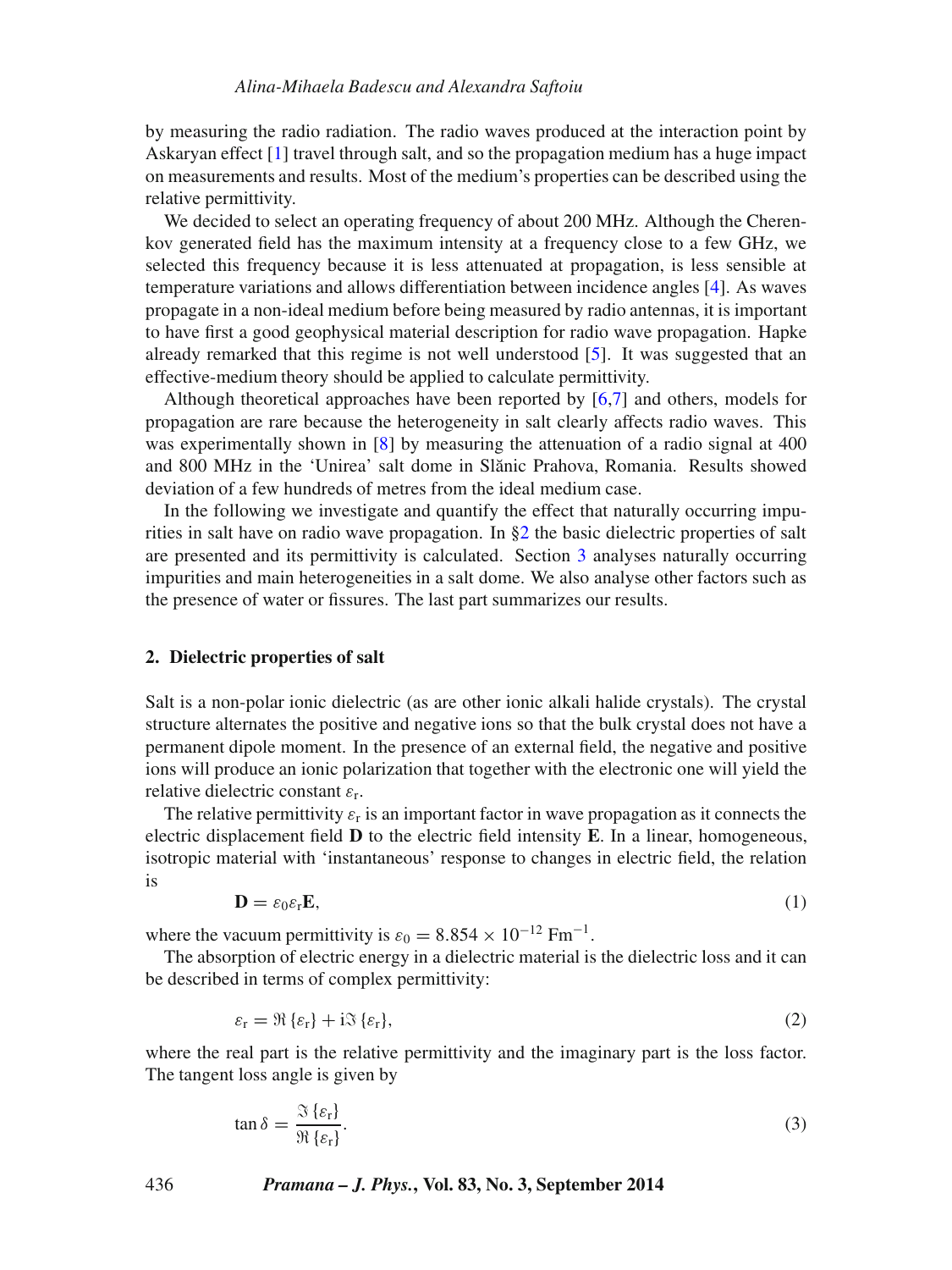The ionic polarizability of NaCl is [\[9\]](#page-12-4)

<span id="page-2-0"></span>
$$
\alpha_{\rm i} = \frac{4\pi \varepsilon_0 d_{\rm a}^3}{0.58 (n+1)},\tag{4}
$$

where  $d_a$  is the interatomic separation between the centres of the Na<sup>+</sup> and Cl<sup>−</sup> atoms and *n* depends on the number of electrons on the outer shells. Pauling deduced the value of *n* for a few atoms in  $[10]$ . For the salt molecule, in formula  $(4)$  the mean value of the ions that form the salt molecule (note that  $n_{\text{Cl}^+} = 9$  and  $n_{\text{Na}^-} = 7$ ) should be used.

When a time-varying field is applied, the complex electronic polarizability is given by

<span id="page-2-2"></span>
$$
\alpha_{\rm e} = \frac{e^2/m}{\omega_0^2 \left[1 - (\omega/\omega_0)^2\right] + \mathrm{i} \left(2b\omega_0/m\right)\omega/\omega_0},\tag{5}
$$

where *m* is the mass of the ion (first Na and then Cl are considered),  $e$  is the electron charge and

$$
b = \frac{e^2 \omega_0^2}{12\pi \varepsilon_0 c^3} \tag{6}
$$

is an attenuation constant (*c* is the speed of light in vacuum). The resonance frequency is  $\omega_0 = \sqrt{a/m}$ . The constant *a* is

$$
a = \frac{(ze)^2 (n+1)}{4\pi \varepsilon_0 d_a^3}.
$$
 (7)

Here *z* is the ion's valence (first Na and then Cl are considered).

For materials with only ionic and electronic polarizabilities, the complex dielectric constant is given by

<span id="page-2-1"></span>
$$
\varepsilon_{\rm r} = \frac{1 + (1 - \gamma) N_{\rm V} \alpha / \varepsilon_0}{1 - \gamma N_{\rm V} \alpha / \varepsilon_0},\tag{8}
$$

where the complex polarizability  $\alpha$  is the sum of electronic and ionic polarizabilities:

$$
\alpha = \alpha_{\rm e} + \alpha_{\rm i}.\tag{9}
$$

The constant  $\gamma$  is called the internal field constant and for cubic crystals  $\gamma = 1/3$  [\[11\]](#page-12-6). In [\(8\)](#page-2-1) the volume density number is

<span id="page-2-3"></span>
$$
N_{\rm V} = \frac{\rho_{\rm m}}{M} N_{\rm A},\tag{10}
$$

where *M* is the molecular weight,  $N_A$  is the Avogadro's number and  $\rho_m$  is the mass density.

For millimetric and longer wavelengths, the permittivity should be independent of frequency and temperature and equal to its static value. In [\[12\]](#page-12-7) it is stated that non-polar ionic dielectric materials should have complex permittivities only in the IR and UV frequency ranges. One can verify this statement by applying eqs [\(4\)](#page-2-0) and [\(5\)](#page-2-2) at MHz to GHz frequencies. It is found that  $\Re\{\alpha_i\} = 4.78 \times 10^{-40}$  Fm<sup>2</sup> and  $\Re\{\alpha_e\} = 2.77 \times 10^{-40}$  Fm<sup>2</sup>. The imaginary part of the electronic polarizability is very small. The electronic polarizability (for static fields) is in accordance with the value found in [\[13\]](#page-12-8) for NaCl, which is 2.85  $\times$  10<sup>-40</sup> Fm<sup>2</sup>. In [\[13\]](#page-12-8) the case when a variable electric field is applied was not presented.

*Pramana – J. Phys.***, Vol. 83, No. 3, September 2014** 437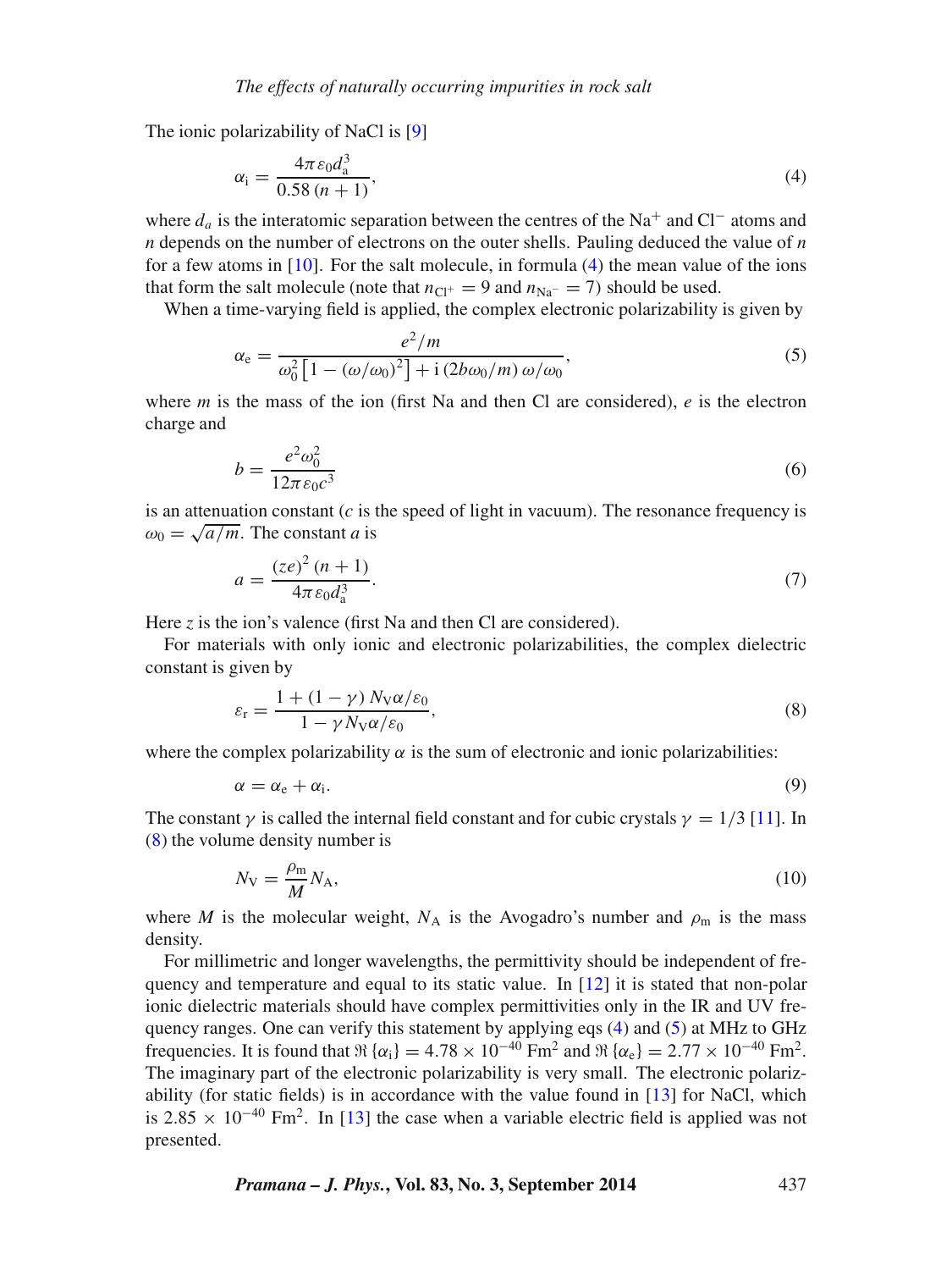Using [\(8\)](#page-2-1)–[\(10\)](#page-2-3), it is found that the real part of the permittivity for salt is  $\Re\{s_r\} = 6.2$ and the imaginary part  $\Im \{\varepsilon_r\} = 4.69 \times 10^{-32}$ . Again, one can show that the frequency dependence is extremely weak up to THz frequencies.

#### <span id="page-3-0"></span>**3. The effect of natural impurities**

#### 3.1 *Mathematical modelling*

3.1.1 *Effecti*v*e permitti*v*ity.* To find the effect of the medium on propagation of radio waves, one must first determine the real and imaginary parts of permittivity that characterizes it [\[5\]](#page-12-2).

During the process of diapirism, impurities in salt tend to segregate from the main salt body, and salt becomes purer than the initial bed from which the diapir arises [\[14\]](#page-12-9). Yet, the effect of impurities is not negligibly small on radio wave propagation, as demonstrated by experimental measurements of attenuation length of radiowaves amplitudes (that is, the distance where the amplitude of EM field has dropped to 1/*e*) [\[8\]](#page-12-3).

We introduce the notation  $X = 2\pi a/\lambda$  (*a* is the physical dimension of the particle and  $\lambda$  is the wavelength). Typically, for radio waves  $X \ll 1$ . This is known as the Rayleigh regime. As Hapke remarked in [\[5\]](#page-12-2), this regime is not well understood. It was suggested that an effective-medium theory should be applied to calculate permittivity.

For a heterogeneous medium, the bulk dielectric constant is represented by a volumeaveraged mean dielectric constant of all constituents [\[5\]](#page-12-2). If the medium is of permittivity  $\varepsilon_r$  and contains impurities with  $\varepsilon_{i1}$  that occupy a volume fraction  $\Phi_1 = N_1 4\pi \overline{a}_1^3/3$  (where  $N_1$  is the number of particles in unit volume and  $a_1$  is the particle radius), then

<span id="page-3-1"></span>
$$
\varepsilon_{\mathbf{r},1} = \varepsilon_{\mathbf{r}} + \frac{3\Phi_1\varepsilon_{\mathbf{r}}\left[ (\varepsilon_{i1} - \varepsilon_{\mathbf{r}}) / (\varepsilon_{i1} + 2\varepsilon_{\mathbf{r}}) \right]}{1 - \Phi_1\left[ (\varepsilon_{i1} - \varepsilon_{\mathbf{r}}) / (\varepsilon_{i1} + 2\varepsilon_{\mathbf{r}}) \right]}.
$$
\n(11)

Equation [\(11\)](#page-3-1) states that the variation in the number density of particles is equivalent to variations in the local dielectric constant.

Impurities in dielectrics affect their bulk electric properties. If located within a solid, the impurities show a concentration gradient in which case a net flux of atoms of impurities will arise as given by Fick's law of diffusion [\[15\]](#page-12-10). Combined with Einstein's law of diffusion, the conductivity due to impurities is given by

$$
\sigma = \frac{q^2 N f_c A^2}{k_B T} \exp\left(-E/k_B T\right),\tag{12}
$$

where  $f_c$  is the characteristic resonance frequency of lattice atoms,  $N$  is the concentration of ions with charge *q* and *A* is the lattice parameter. *T* is the temperature. The activation energy is  $E = 0.86$  eV for NaCl.

The relation between conductivity, frequency, vacuum's permittivity and imaginary part of permittivity is  $[16]$ 

<span id="page-3-2"></span>
$$
\mathfrak{F}\left\{\varepsilon_{\rm r}\right\} = \frac{\sigma}{2\pi f \varepsilon_0}.\tag{13}
$$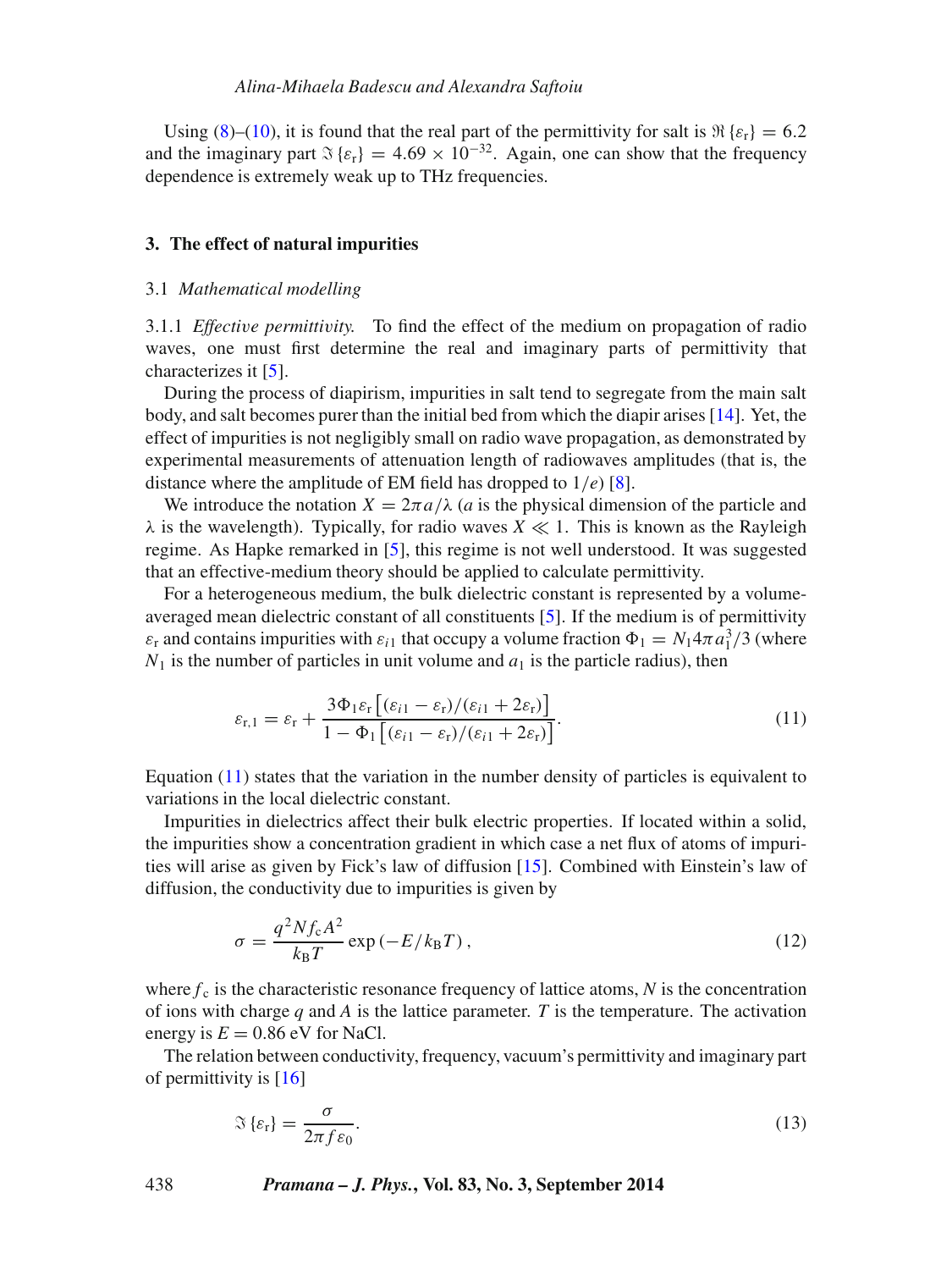3.1.2 *Scattering.* When an incident wave interacts with a particle, a part of its power is absorbed and the direction of wave propagation is changed. The simplest scattering theory assumes that the particle is spherical. This problem was studied by Mie and the results are reproduced in [\[17\]](#page-12-12). The solutions depend on the permittivity of the particle with respect to the permittivity of the surrounding medium  $\varepsilon_{rel}$ , on the radius *a* of the particle and on the wavelength  $\lambda$  in the surrounding medium.

Let the total incident power density of the wave be  $J$  (in  $W/m<sup>2</sup>$ ) that reaches a particle. The affected fraction  $P_t$  can be written as the sum of the scattered power  $P_s$  and absorbed power *P*a:

$$
P_t = P_s + P_a.
$$

Following the proof in [\[5\]](#page-12-2), the fraction *P*s/*J* scattered by an impurity particle of radius *a* (in the Rayleigh regime) is

$$
Q_s = \frac{8}{3}X^4 \left| \frac{\varepsilon_{\text{rel}} - 1}{\varepsilon_{\text{rel}} + 2} \right|^2 \cdot \pi a^2,\tag{14}
$$

where

$$
\varepsilon_{\text{rel}} = \frac{\varepsilon_{\text{particle}}}{\varepsilon_{\text{medium}}}
$$
 and  $X = \frac{2\pi a}{\lambda}$ .

Although the Mie theory was developed for spherical particles, it also holds for irregularly shaped impurities as long as the particles are small such that  $X \ll 1$ . If the dimensions of the impurity are not the same in all directions, the particle scatters and absorbs with dipole-like characteristics [\[17\]](#page-12-12).

For frequencies around 200 MHz, even the largest dimension of heterogeneities in salt (of a few centimeters for conglomerates) are still very small compared to the wavelength. Thus, scattering in the Mie regime should not be a concern for the detector.

3.1.3 *Absorptions.* Another effect associated with impurities (but not only) is absorption [\[5\]](#page-12-2). Absorption of electromagnetic radiation is described in the literature by a variety of parameters, including an imaginary component of the dielectric constant (in radio frequency applications).

Mechanisms by which electromagnetic radiation interacts with matter can be classified into four categories: rotational, vibrational, electron excitation and free carrier. The overall effect can be described by the absorption coefficient, proportional to the imaginary part of permittivity:

$$
\alpha \approx 4\pi \Im \left\{ \varepsilon_{r}\right\} /\lambda ,
$$

where  $\lambda$  is the propagation wavelength.

## <span id="page-4-0"></span>3.2 *Primary effect of a single type of impurity*

Impurities in dielectrics affect their bulk electric properties and change the permittivity of the medium, thus propagation of radio waves is not a trivial problem anymore. The higher the number of impurities in the medium, the larger is the departure from ideal propagation case.

We shall first establish the effect of the presence of one impurity type on the relative permittivity of the medium (pure salt) because, as described at the beginning of this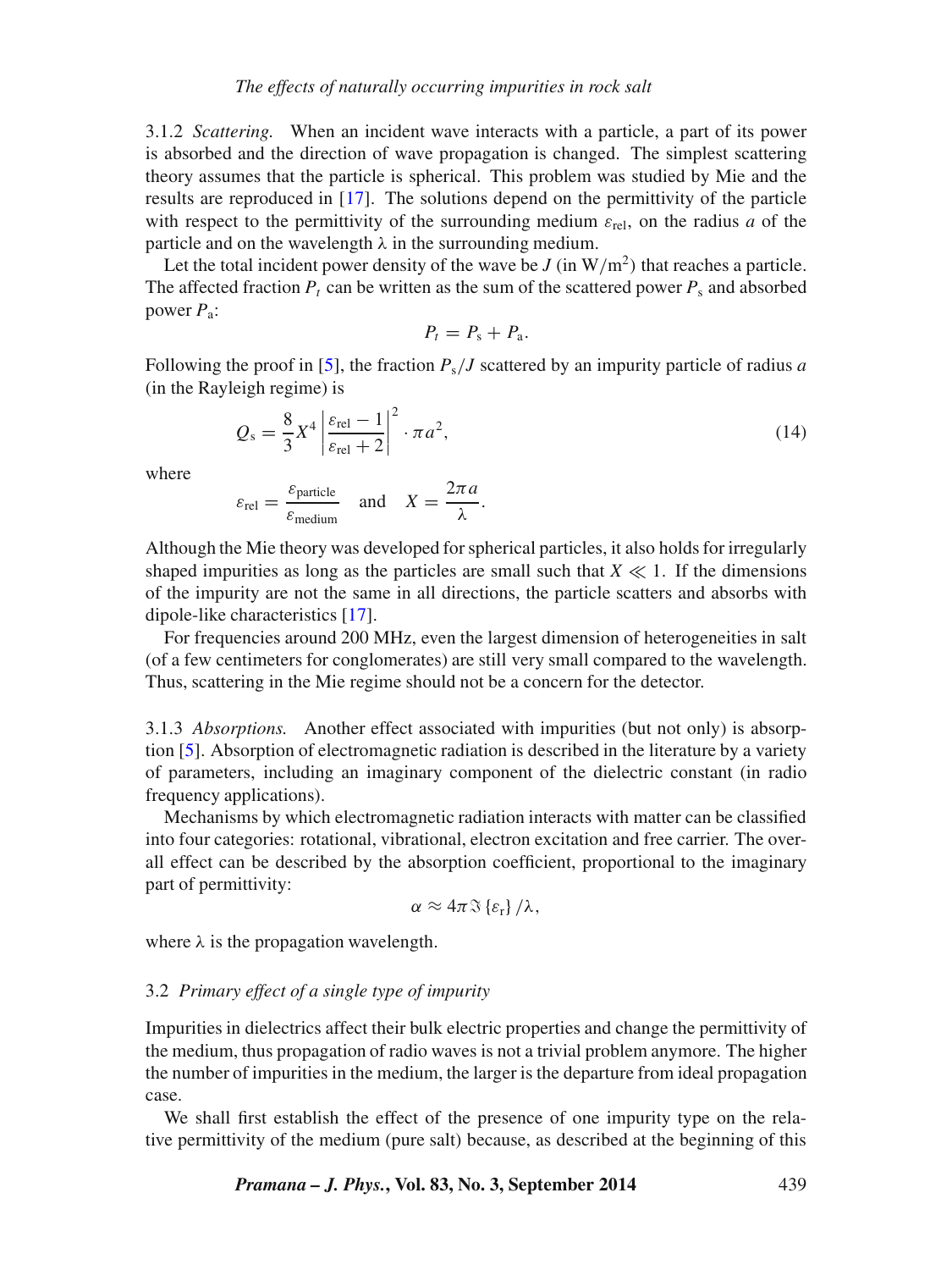section, the permittivity is a measure of the absorptions and scattering in the medium and it also influences reflections at separation borders.

We considered an impurity characterized by a variable real permittivity  $\varepsilon_p$ . As one can see in figure [1,](#page-5-0) the permittivity of the medium  $\varepsilon_r$  increases with the permittivity of the impurity particles  $\varepsilon_p$ . The imaginary part of permittivity is not influenced because we considered atoms of impurities with  $\Im\{\varepsilon_p\}=0$ .

The dimensions of the impurity influence both the real and imaginary parts of the relative permittivity of the medium (figure [2\)](#page-6-0). The dependence of the imaginary part was noted by many authors [\[5\]](#page-12-2). This is because the physical dimension determines the quantity of scattered and absorbed radiation (thus losses). The real part of the permittivity decreases with the increase of size if one considers an impurity with  $\varepsilon_r$  smaller than that of salt and increases if one considers an impurity with  $\varepsilon_r$  larger than that of salt.

Another important factor is the concentration of impurities in the medium. The higher the impurity concentration, the larger are the losses (imaginary part). Again, if  $\varepsilon_p < \varepsilon_{\text{salt}}$  the real part of permittivity decreases, and in the opposite situation, it increases. The same situation occurs for the mass density of impurities.

#### 3.3 *Effect of the naturally occurring impurities in salt*

According to [\[18\]](#page-12-13), the most common impurities in the Slanic Prahova salt mines are: Al, Ca, Ti, Fe, V, Mn, Cu and Br. Their mass concentration is given in table [1.](#page-6-1)

After adding contributions from all impurities (given in table [1\)](#page-6-1), using eqs  $(4)$ – $(13)$ , the bulk dielectric constant is  $\varepsilon_r = 7.4747 + i 3.31 \cdot 10^{-4}$  (at 187.5 MHz – corresponding to a dipole antenna of 80 cm). One can notice the increase in both imaginary and real parts of permittivity (compared to the ideal case presented at the end of [§3,](#page-3-0) when impurities were not considered).

<span id="page-5-0"></span>

**Figure 1.** Influence of permittivity of the impurity particles  $(\varepsilon_p)$  on the permittivity of the medium  $\varepsilon_r$ . The continuous line corresponds to the real part of permittivity (left vertical axis), while the dash–dotted line corresponds to the imaginary part (right vertical axis).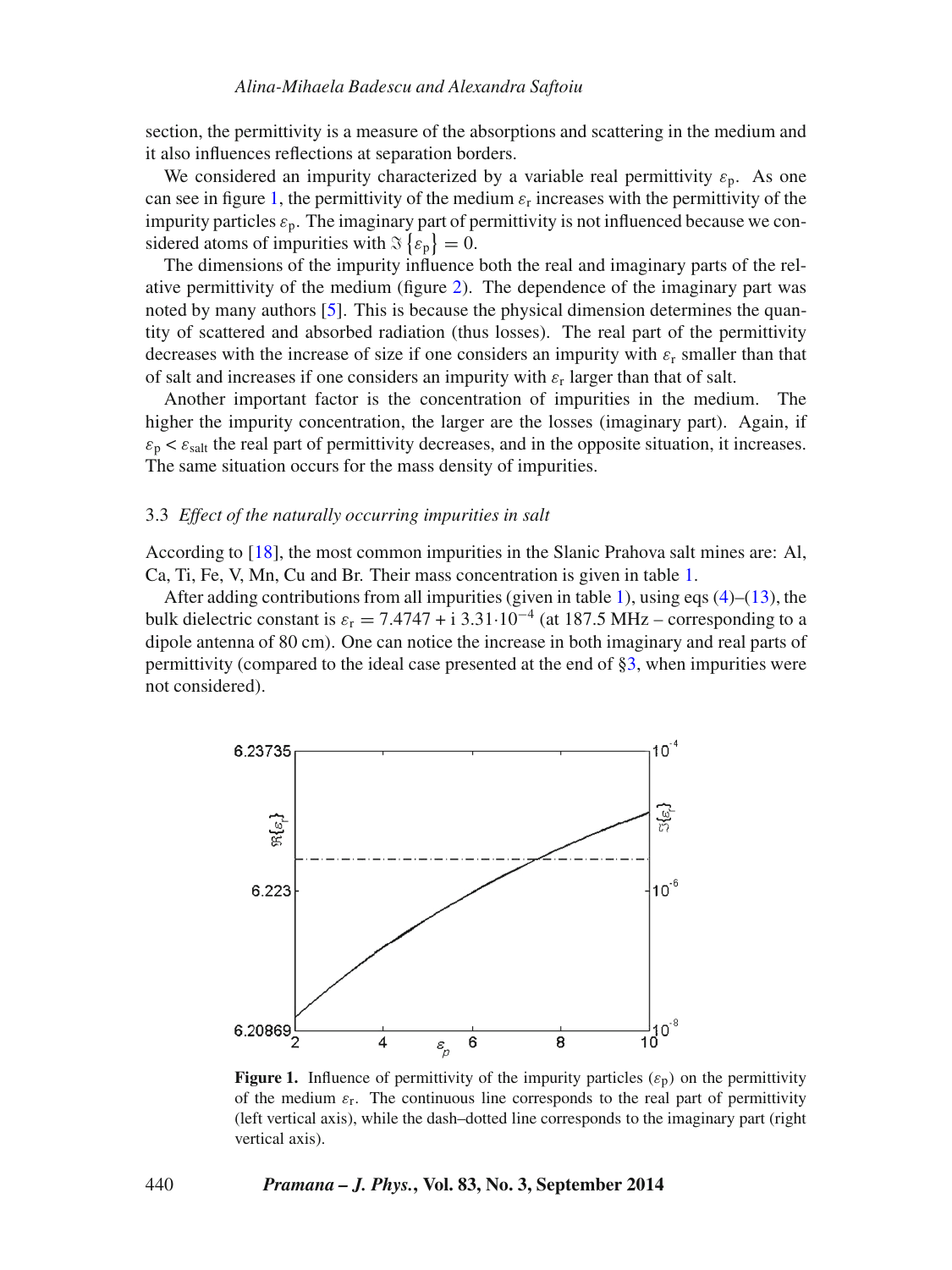<span id="page-6-0"></span>

**Figure 2.** Influence of dimensions of the impurity particles  $(a_i)$  on the permittivity of the medium  $\varepsilon_r$ . The continuous line corresponds to the real part of permittivity of the medium (left vertical axis) and the dash–dotted one corresponds to the imaginary part (right vertical axis).

The impurities – given in table  $1$  – influence the imaginary part of permittivity as presented in figure [3,](#page-7-0) as a function of frequency. Other material properties necessary for computations were taken from [\[19\]](#page-12-14). Variation is presented for three temperatures: 5, 7 and 12 degrees (the last one represents the temperature inside the 'Unirea' salt mine, in Slanic Prahova, Romania). The higher temperature implies a higher mobility of charges, which in turn increases the conductivity. Permittivity values correspond to the experimental ones found in [\[20\]](#page-12-15) when studying salt domes in North America: the dielectric constant is in 5–7 range and the tangent loss  $\delta$  (defined by eq. [\(3\)](#page-1-1)) is in the range 0.015 – 0.030, at 300 MHz. Moreover, similar values were found in laboratory measurements of permittivity at 200 MHz [\[21\]](#page-12-16).

As explained in [§3.2,](#page-4-0) not all impurities increase the real part of the bulk permittivity. We considered the impurities as in  $[18]$  and varied in turn the concentration of each element 0.1–10 times its regular concentration (in table [1\)](#page-6-1). It was observed that by increasing the concentration, the real part of permittivity decreases slightly, about ∼1%. Exceptions are Ti and Fe, as shown in figure [4.](#page-8-0) This is due to the high relative permittivity of these elements. For titanium the increase is considerable due to the regular high concentration in the medium. As expected, the imaginary part (associated with losses) increases for all analysed elements (figure [4\)](#page-8-0).

<span id="page-6-1"></span>We have also considered the case when the concentrations of all elements increase between 0.1 and 5 times their values found in [\[18\]](#page-12-13). The imaginary part of permittivity

according to [\[18\]](#page-12-13). Al Ca Ti Fe V Mn Cu Br

*C* (μg/kg) 14.7 2190 2260 33 14.9 61.7 7.9 126

**Table 1.** Concentration of main impurities in Slanic Prahova salt mine,

| <i>Pramana – J. Phys.</i> , Vol. 83, No. 3, September 2014 |  |  |
|------------------------------------------------------------|--|--|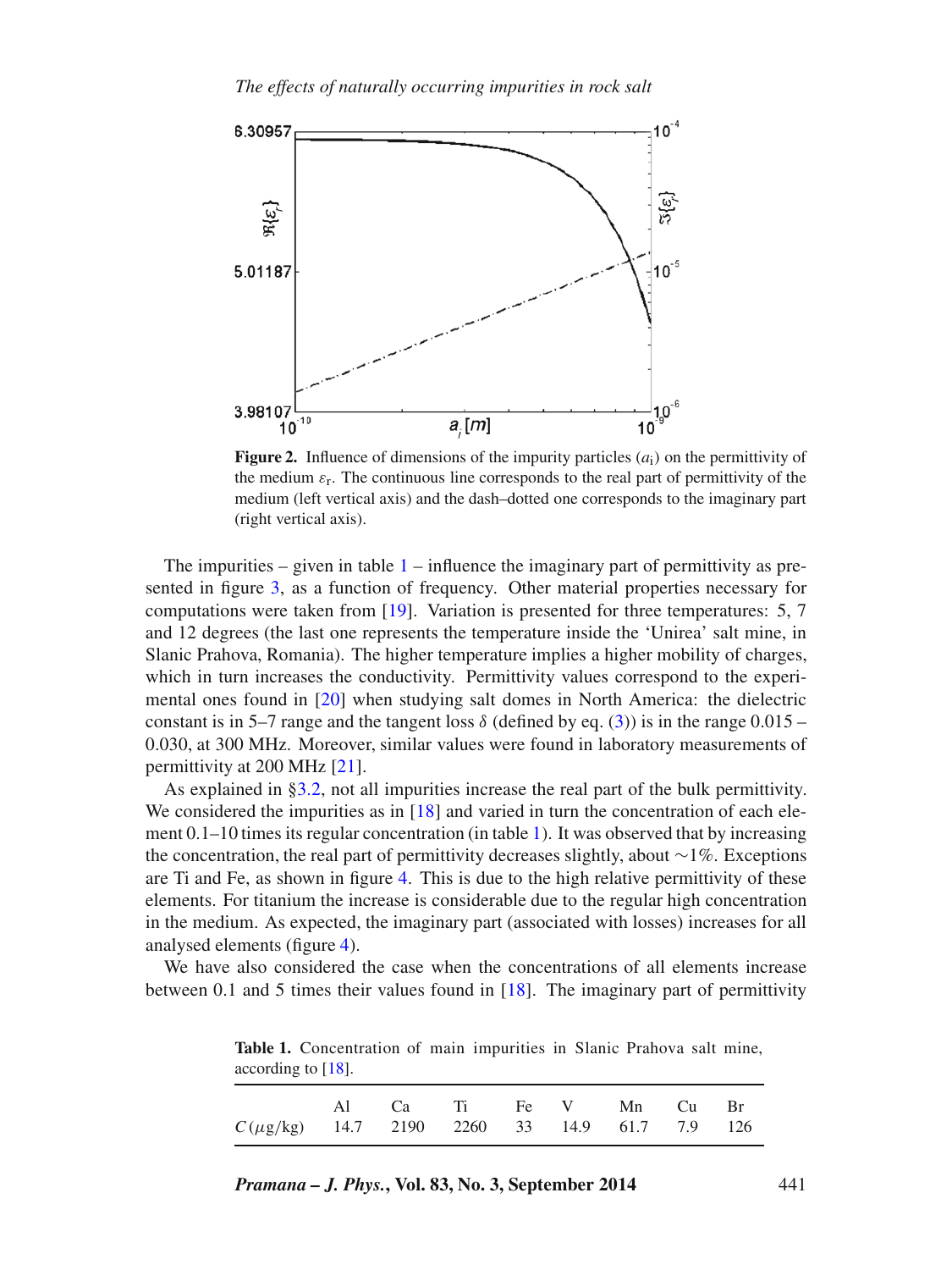<span id="page-7-0"></span>

**Figure 3.** The effect of impurity concentration on the imaginary part of permittivity (computation details are given in the text). The continuous line corresponds to a temperature of 12◦C; the dashed line corresponds to 7◦C and the dash–dotted line corresponds to 5◦C.

rises from 0.0003 to 0.002 because electrons of impurity have energy levels within the forbidden gap between the valence and conduction bands. Thus, more electromagnetic radiation can be absorbed (photons with energies smaller than the band gap). The relation between the real and imaginary parts of permittivity was explained at the beginning of this section.

Figure [5](#page-9-0) presents the scattering effects of main impurities in salt. Compared to absorption, scattering is 40 orders of magnitude smaller so that it can be easily ignored. Waves at higher frequencies are more scattered as the corresponding wavelengths are smaller, approaching the size of the impurities.

As part of domal heterogeneity, anhydrite (calcium sulphate) is the main impurity in the salt stock and forms residual accumulation at the dome crest. Other geochemical processes convert the anhydrite to gypsum (hydrous calcium sulphate), calcite (calcium carbonate), and to a lesser extent, native sulphur and metallic sulphides [\[22\]](#page-12-17).

We calculated the effect of anhydrite (as main impurity) on the permittivity of the medium. Its concentration in salt was varied from 1% to 80%. The resulting real part of permittivity varied from 6.16 to 6.36 and the imaginary part from 5.53 $\cdot 10^{-5}$  to 6 $\cdot 10^{-4}$ . Such small differences will not produce large deviations in wave propagation.

If we add trace amounts of quartz, feldspars and carbonates in the form of  $SiO<sub>2</sub>$ , NaAlSi<sub>3</sub>O<sub>8</sub> and CaCO<sub>3</sub> (in concentration of 0.5–2%), the imaginary part of permittivity increases to 6.36·10<sup>−</sup>4. As Romanian salt is mostly of greyish colour (due to metals) and is nearly transparent, we can disregard the presence of these traces.

Another simulation of interest is the effect of the presence of water, as it is one of the main absorber of radio waves. Using eqs  $(4)$ – $(13)$  we have simulated the absorption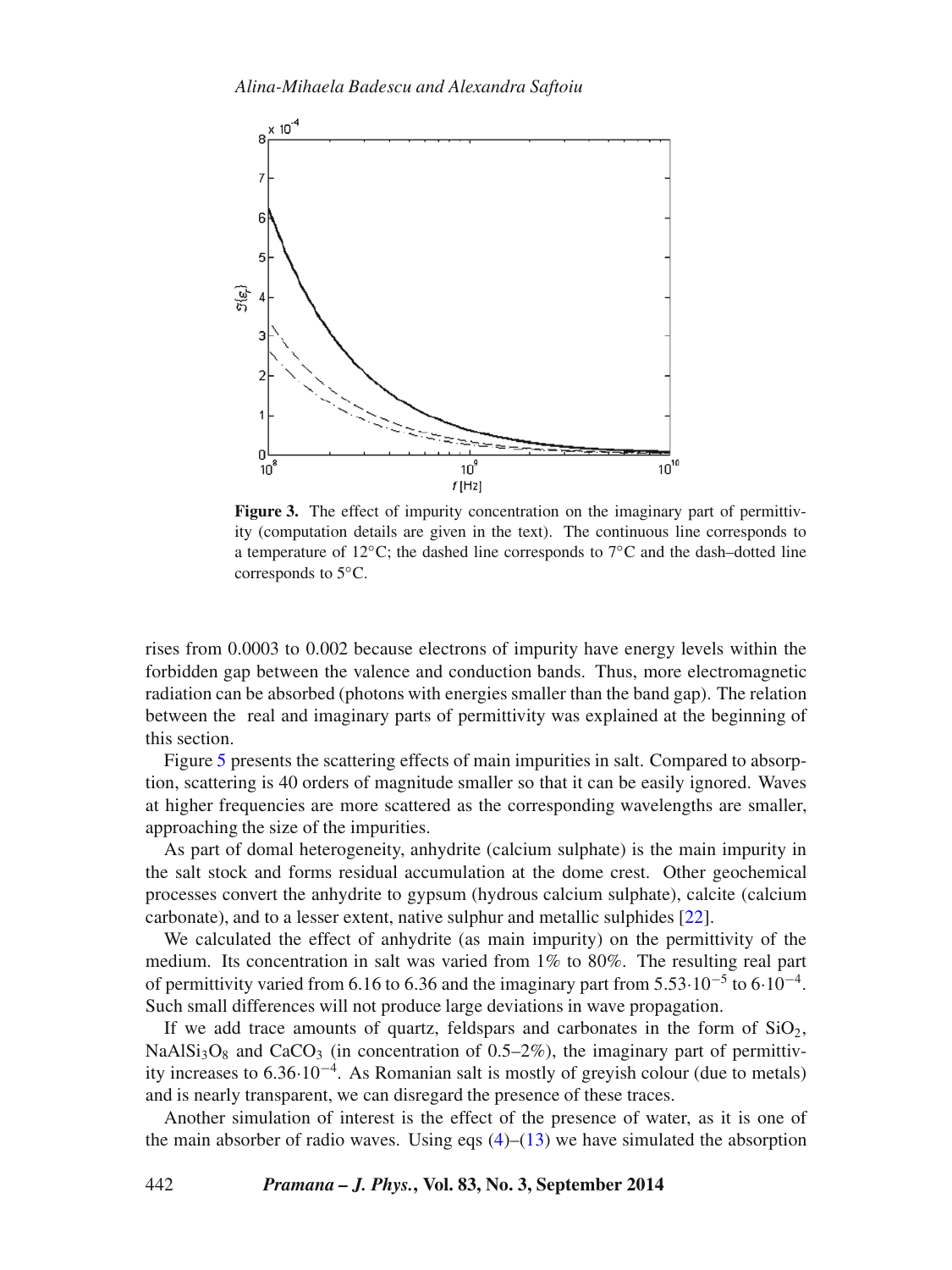effect that connate water (considered to be crystallized water) has on the amplitude of radio waves after propagation on 50 m, 100 m and 150 m. The mass concentration varied up to 2 mg/kg. If propagation distances are greater than 100 m, almost all radio waves are absorbed (figure [6](#page-10-0) presents the ratio of attenuated to incident field strength). Other atomic or quantum effects that would only increase the absorptions were not considered.

Rock salt is a conductor for electric current mostly due to interstitial water. The waterinduced conductivity in rock salt can be determined using the equation of [\[23\]](#page-12-18). The value of conductivity induced by 0.02% water content is  $2 \times 10^{-6}$   $\Omega^{-1}$  m<sup>-1</sup> [\[24\]](#page-12-19), which should be included in eq. [\(13\)](#page-3-2). Such a small water content is not expected to significantly decrease the transmission in salt beds. Geoelectrics is a valuable tool to assess various aspects of salt such as porosity and water content.

We have also estimated the effect of brine in forms of fluid inclusions and primary trapped water. We determined salinity of about  $42.99 \text{ g/kg}$  from experimental data given in [\[25\]](#page-12-20). Following [26,27] we calculated the brine-induced radio wave attenuation. If the waves travel a distance of 1.1 cm in brine, about 70% of their energy will be lost. If the distance increases to 1.4 cm, only 20% of the energy will remain. For propagation distances larger than 2.1 cm, the transmission coefficient will be smaller than 10%.

<span id="page-8-0"></span>

**Figure 4.** Permittivity of the medium for an increasing concentration of impurities of **(a)** Ti, **(b)** Fe, **(c)** Al and **(d)** Cu. The dashed line corresponds to the real part of permittivity (left vertical axis), while the continuous line corresponds to the imaginary part (right vertical axis).

*Pramana – J. Phys.***, Vol. 83, No. 3, September 2014** 443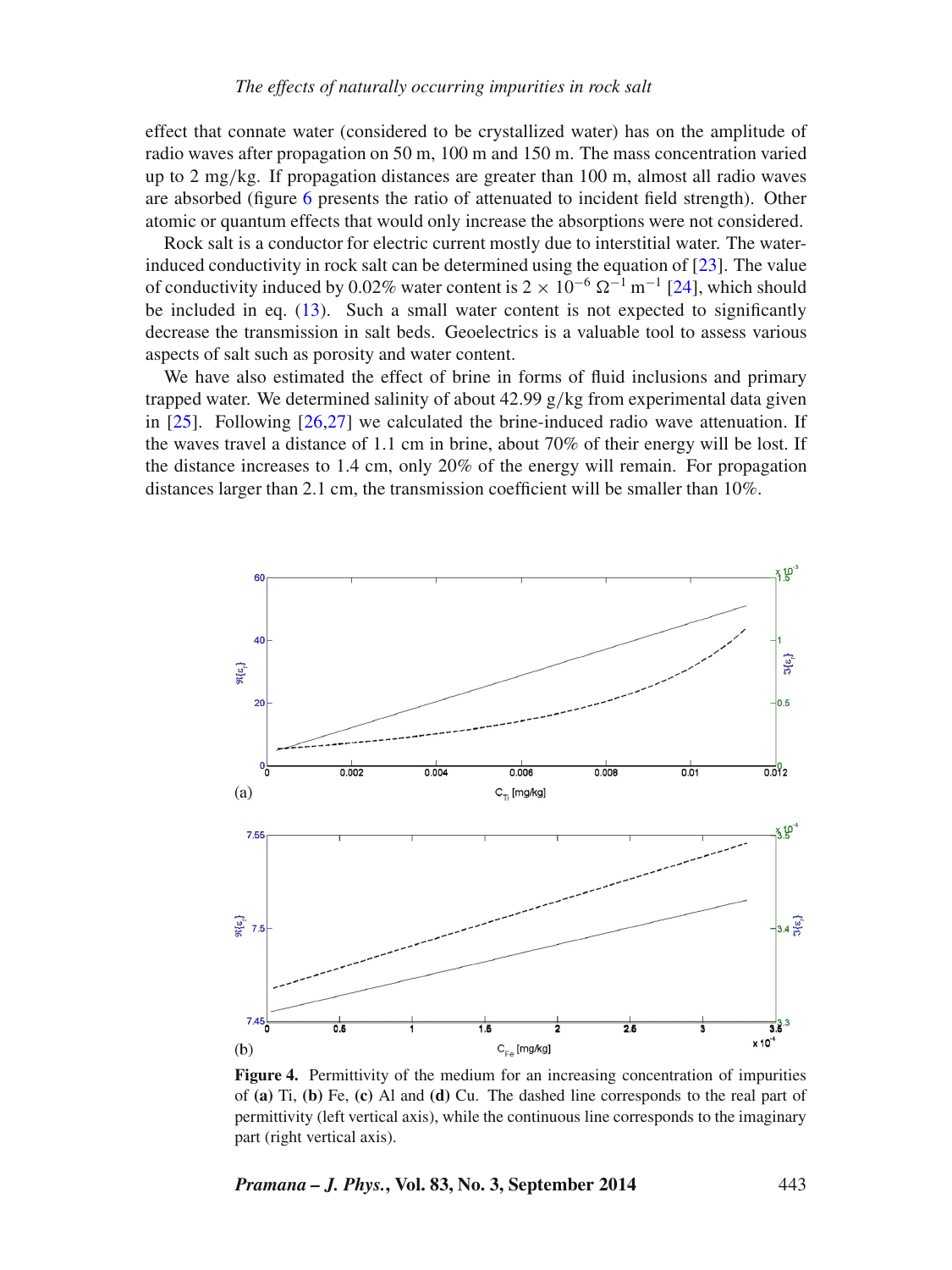

It is clear that secondary trapped water will absorb all radio electromagnetic radiation. Location of such caverns must be known prior to experiment.

<span id="page-9-0"></span>Another thing to consider is the faults in salt mines. They are not so common in salt rock as in the brittle sediments (gypsum, marl, limestone). A problem associated with the



**Figure 5.** Scattering effects of main impurities in salt. The '+' marker shows the effect at 187.5 MHz, while the '\*' marker shows the effect at 300 MHz and the '×' marker shows the effect at 600 MHz.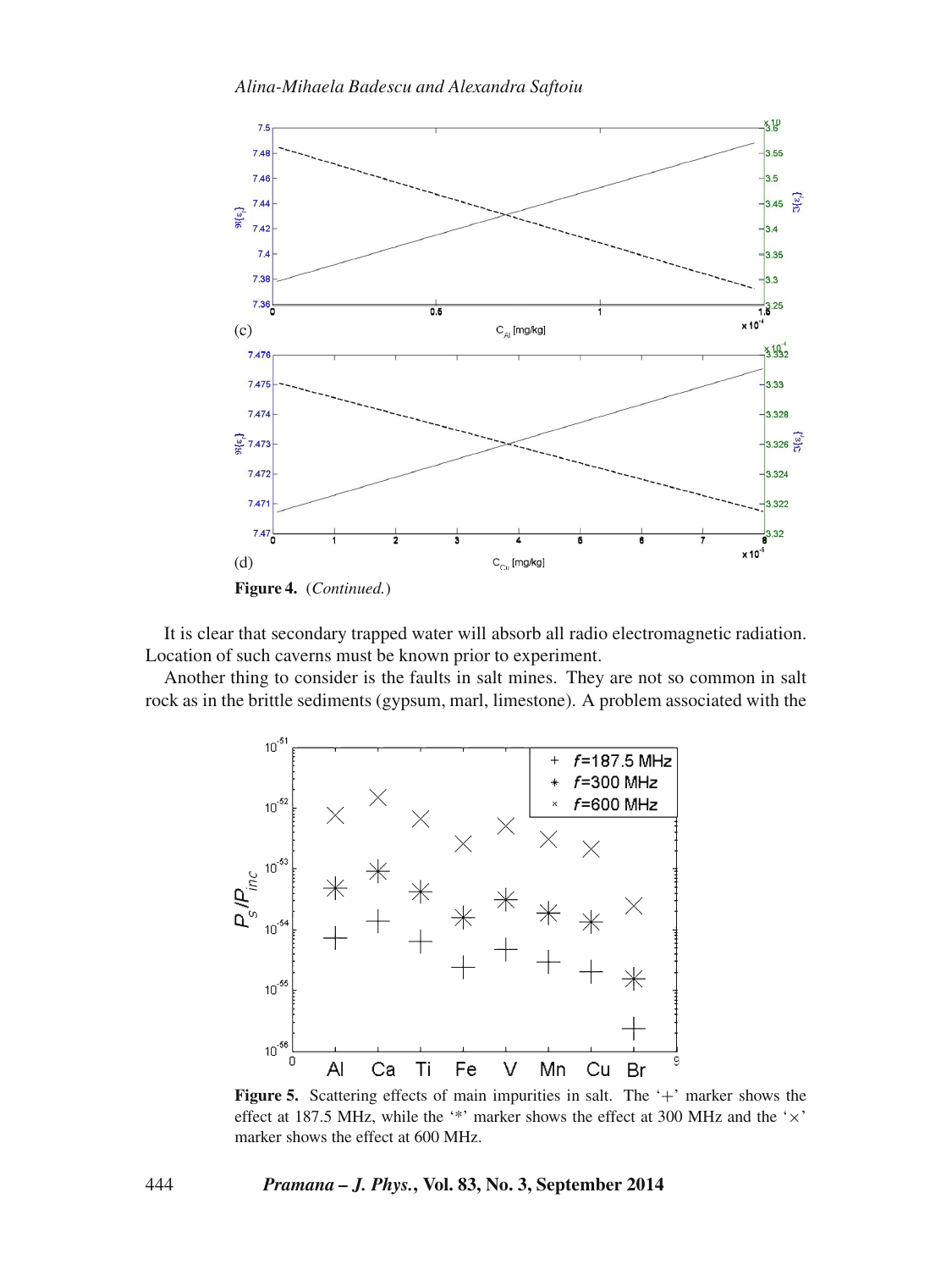<span id="page-10-0"></span>

Figure 6. Ratio of attenuated to incident field strength as a function of the concentration of water molecules after 50 m (solid line), 100 m (dotted line) and 150 m (dash–dotted line) propagation.

step faults is that they can be a water feeder to the salt deposits (brine effect was discussed previously).

Fissures (air filled) can be regarded as very thin layers of relative permittivity equal to 1. Absorptions in such layers are close to zero, but induced reflections at interfaces of separation were evaluated and these represent about one half of the total power.

# **4. Conclusions**

In this paper we simulated some effects that influence radio wave propagation in layered media. Our research was driven by the desire to build a neutrino radio-detector in the Romanian salt mine 'Unirea', Slanic Prahova. As stated in the first section, neutrino–salt interactions generate an electromagnetic field that can be measured by radio antennas. By studying this interaction, the main characteristics of the cosmic particle can be found. A good theoretical description and mathematical model of radio wave propagation at ∼200 MHz in salt are necessary.

Using only electronic and ionic polarizabilities, we found that the real part of the relative permittivity of salt is  $\Re\{\varepsilon_r\} = 6.2$  and the imaginary part is  $\Im\{\varepsilon_r\} = 4.69 \times 10^{-32}$ . When naturally occurring impurities are not considered, the frequency dependence is extremely weak up to THz frequencies.

We determined the influence of one type of impurity on the permittivity of the medium. Its presence will clearly increase the losses (reflected by the imaginary part of permittivity). The real part of permittivity will also be modified by the growth of impurity concentration, density or physical dimensions.

After adding all impurities present in rock salt – considered in  $[18]$  – the equivalent dielectric constant becomes  $\varepsilon_r = 7.4747 + i0.0003$  (at 187.5 MHz). If the concentration of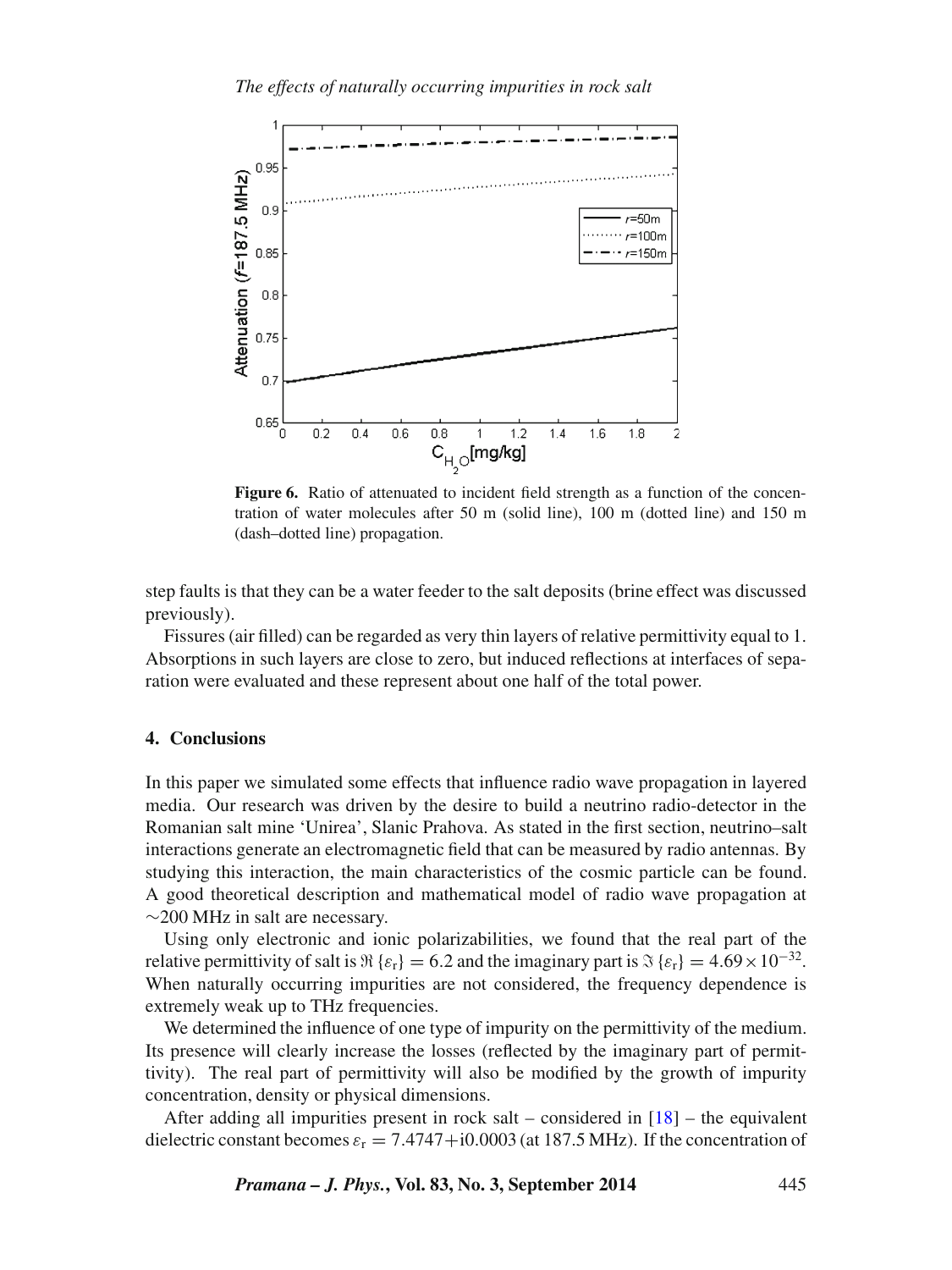all elements increases up to 5 times their value in  $[18]$ , the imaginary part of permittivity increases almost 10 times (up to 0.002).

Traces of quartz, feldspars and carbonates can increase the imaginary part of permittivity but not significantly (up to  $6.36 \cdot 10^{-4}$ ), if in small concentration (in percentage of 0.5–2%). Anhydrite (the main impurity in salt), even in large concentration, will not significantly affect the relative permittivity of the medium.

When compared with absorption caused by impurities, the scattering effect is 40 orders of magnitude smaller and so it can be easily ignored. Waves at higher frequencies are scattered more efficiently as the corresponding wavelengths are smaller and approach the size of impurities. However, at ∼200 MHz, the dimensions of any heterogeneity that can be found in natural rock salt (including anhydrite, hydrocarbons etc.) are small when compared with the wavelength, thus scattering in the Mie regime is insignificant.

Another factor to consider is the presence of water. We estimated the effect of brine in forms of fluid inclusions and primary trapped water. If the waves travel a distance of 1.1 cm in a brine bubble, about 70% of their energy will be lost. If the distance increases to 1.4 cm, only 20% of the energy will remain. For propagation distances larger than 2.1 cm, the transmission coefficient will be smaller than 10%. It is clear that secondary trapped water in caverns will absorb all the electromagnetic radiation.

In a real neutrino detector the voltage measured by the antenna represents the only measurement from which information about the initial neutrino can be retrieved. This is the reason why the propagation medium should be carefully described.

The composition of the medium determines its permittivity and attenuation length. A direct consequence is reflected in the number of stations used for detection (e.g., a larger attenuation length allows a sparser array of antennas used for detection) and in the minimal energy of the cosmic particle that can be measured. Badescu and Petrescu [\[28\]](#page-12-21) showed that dielectric absorption only in a lossy homogeneous medium increases the energy threshold to  $10^{19.5}$  eV (compared to the  $10^{17}$  eV limit found in an ideal medium [\[29\]](#page-12-22)).

Another parameter that is directly influenced by the properties of the medium is the effective volume of the detecting element (antenna), which in turn will determine the total number of events measured by the experiment. By considering the propagation effects, the total number of expected events decrease from a few hundreds to a few tens [\[30\]](#page-12-23).

#### **Acknowledgements**

The work has been funded by the Sectoral Operational Programme Human Resources Development 2007–2013 of the Ministry of European Funds through the Financial Agreement POSDRU/159/1.5/S/132395. A Saftoiu was sponsored from projects CORONA (No. 194/2012) and AugerNext (Contract No. 1 ASPERA 2 ERA-NET). The authors would like to thank the referees for their useful comments.

# **References**

- <span id="page-11-0"></span>[1] G Askaryan, *So*v*. Phys. J. Phys. Soc. Japan* **17**, 7 (1962)
- <span id="page-11-1"></span>[2] R Gandhi, C Quigg, M Reno and I Sarcevic, *Phys. Re*v*. D* **58**, 9 (2006)